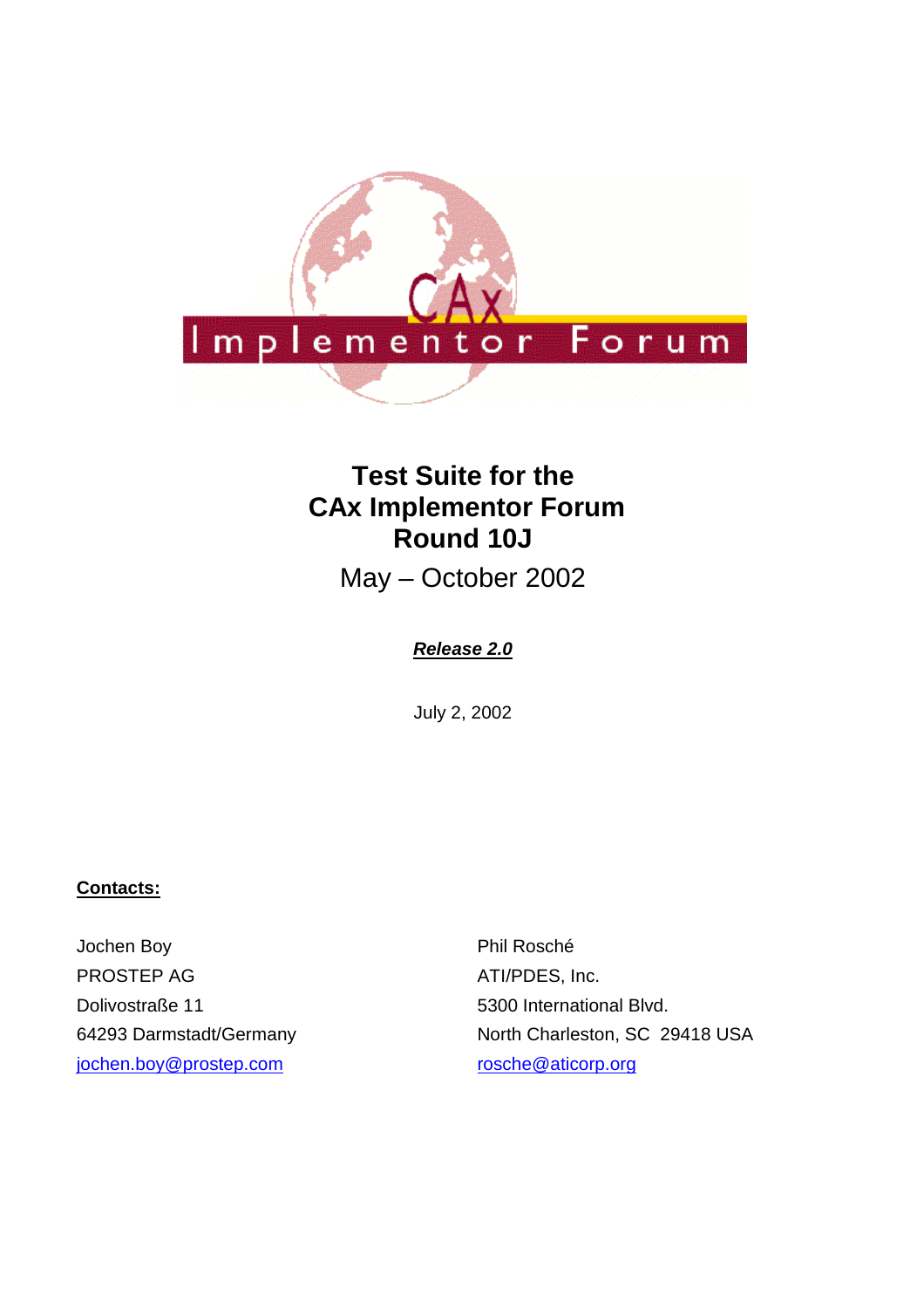| 1.0     |  |
|---------|--|
| 1.1     |  |
| 1.2     |  |
| 1.3     |  |
| 1.4     |  |
| 2.0     |  |
| 2.1     |  |
| 2.1.1   |  |
| 2.1.2   |  |
| 2.1.3   |  |
| 2.1.3.1 |  |
| 2.1.3.2 |  |
| $2.2 -$ |  |
| 2.2.1   |  |
| 2.2.2   |  |
| 2.2.3   |  |
| 2.2.3.1 |  |
| 2.2.3.2 |  |
|         |  |
| 2.3.1   |  |
| 2.3.2   |  |
| 2.3.3   |  |
| 2.4     |  |
| 2.4.1   |  |
| 2.4.2   |  |
| 2.4.3   |  |

## Contents:

 $2.5.1$ 

 $2.5.2$ 

 $2.5.3$ 

 $2.5.4$ 

CAx Implementor Forum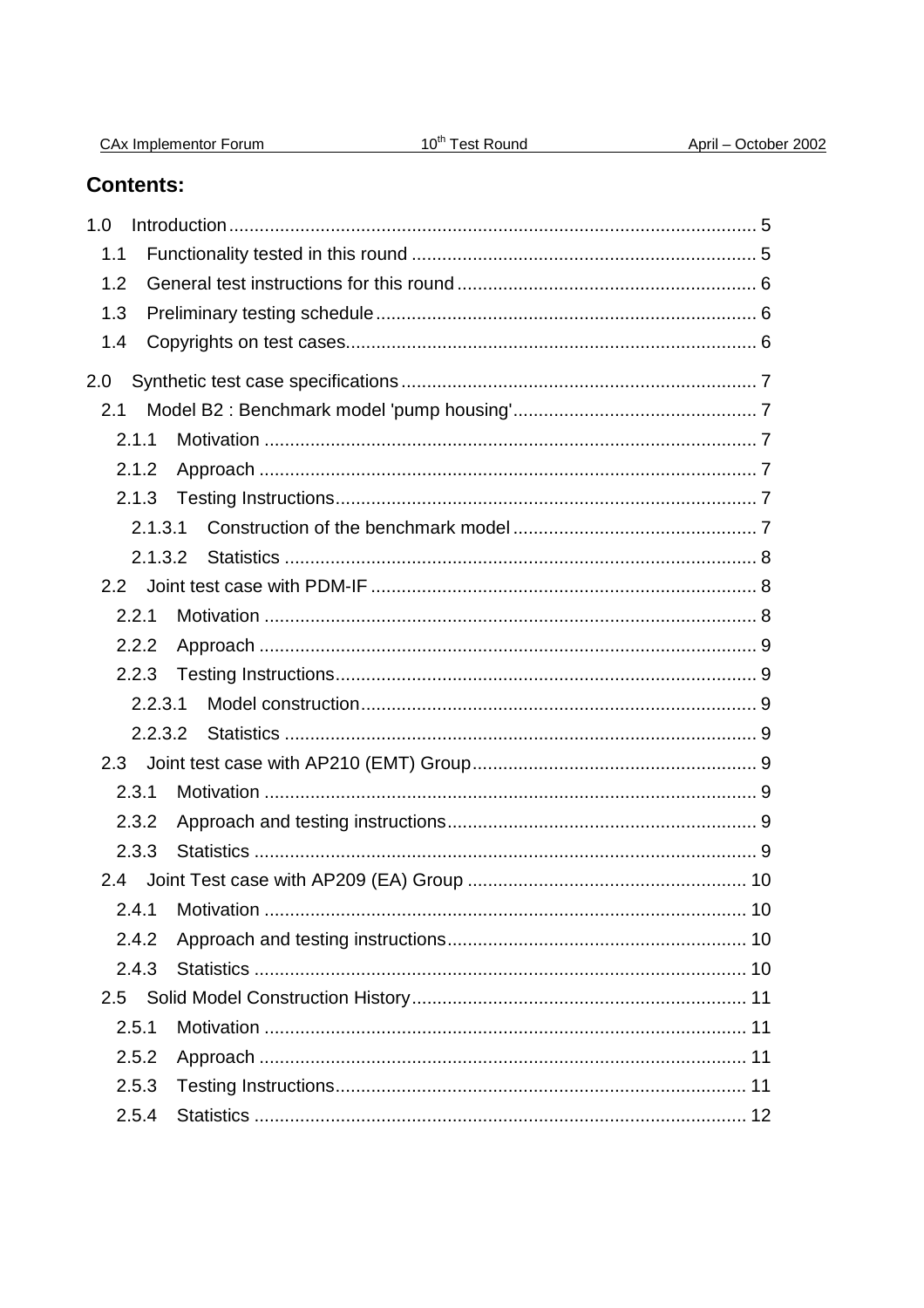|  | May - October 2002                                |
|--|---------------------------------------------------|
|  |                                                   |
|  |                                                   |
|  |                                                   |
|  |                                                   |
|  |                                                   |
|  |                                                   |
|  | CAx Implementor Forum 10 <sup>th</sup> Test Round |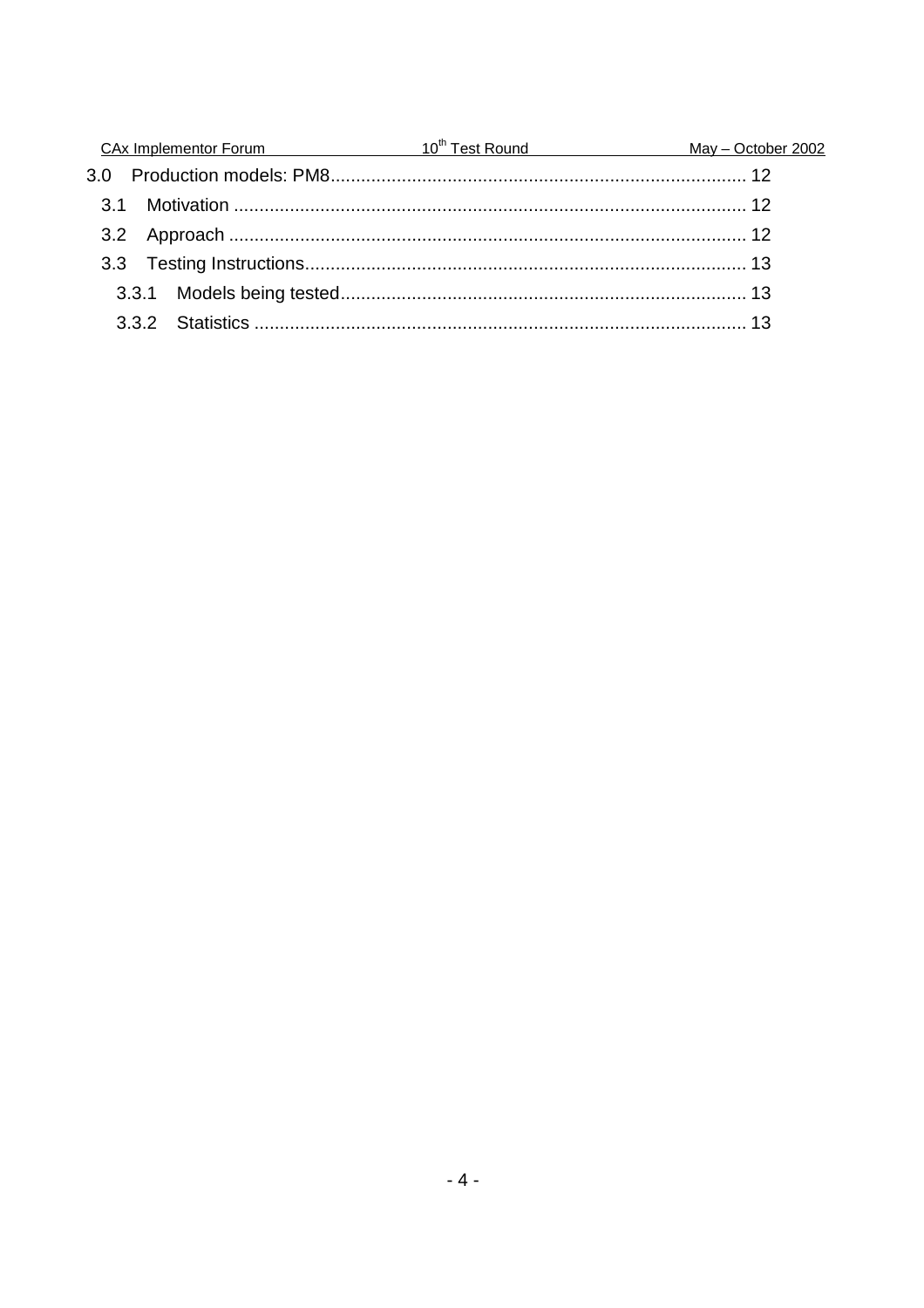# **1.0 Introduction**

This document describes the suite of test cases to be used for the tenth round of testing of the CAx Implementor Forum (CAx-IF). The CAx-IF is a joint testing forum organized by PDES, Inc. and ProSTEP. The test rounds of the CAx-IF concentrate on testing the interoperability and conformance of STEP processors based on AP 203 and AP 214.

The test rounds in general combine testing of synthetic and production models. Production models will in most cases be provided by the member companies of the organizations PDES, Inc. and ProSTEP. When production models are not available from the member companies, "production-like" models will be solicited from the various CAx-IF participants.

This test suite includes synthetic models for testing the following capabilities: solid geometry exchange, AP214-IS migration, AP210 and AP209 interoperability, and PDM-TDM/CAD integration.

Production models are provided for assemblies and piece parts. The basis for the production test cases is native CAD models. Each test case therefore originates from a single CAD system, and the set of test cases to be pre-processed (converted to STEP files) is unique for each CAD system. After pre-processing, the resulting STEP files are then to be imported/post-processed/read in by the rest of the participants

## **1.1 Functionality tested in this round**

Functionality tested in this round relates to: solid geometry exchange, AP214-IS migration, AP210 and AP209 interoperability, and PDM-TDM/CAD integration.

Solid geometry exchange aims for validation and improvement of the results of the  $7<sup>th</sup>$ ProSTEP processor benchmark, using the same single piece part. The part should be exported in AP214-IS format in order to keep track of processor migration and interoperability with AP214-DIS.

For AP210 interoperability, the goal is to import an AP210 in order to extract the included geometry, e.g. for collision testing when putting a circuit board into its casing.

Post-processing AP209 files also mainly aims for extracting the contained geometry. The test provides the opportunity to work on the issues identified during the Round9J tests and review meeting.

PDM-TDM/CAD integration uses external references, which are a mechanism for specifying external "documents" that are associated with objects defined within a STEP file. The external documents may be digital documents such as CAD native models, STEP files, WORD documents, or NC programs, OR non-digital documents such as technical drawings on paper, or hand-written documents. With respect to the CAx-IF, external references will be used to split a single STEP file into one file containing the part identification and assembly structure and several STEP files containing the component geometry. In Round 10J of testing, CAx vendors will be processing files from the PDM Implementor Forum (PDM-IF), for a joint CAx/PDM-IF testcase (see Section 2.2) which has been defined in Round8J.

In addition to synthetic models for the above capabilities, production models are included in this round of testing.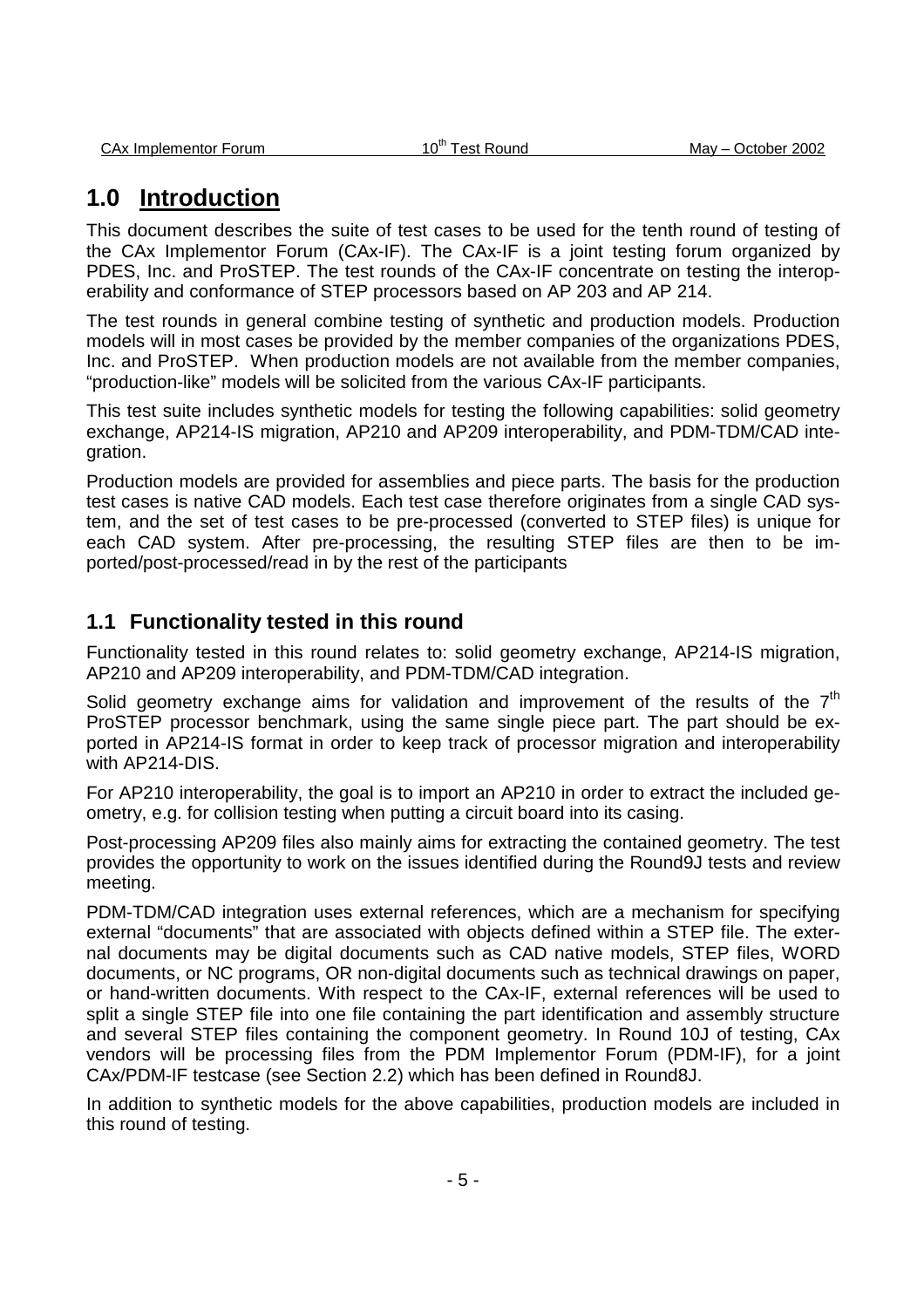| CAx Implementor Forum | $10^{\mathrm{m}}$<br>: Round<br>est | October 2002<br>Mav – |
|-----------------------|-------------------------------------|-----------------------|
|                       |                                     |                       |

## **1.2 General test instructions for this round**

The general procedures for communication of models and statistics are outlined in a separate document 'General Testing Instructions'. The general instructions can be retrieved from CAx Implementor Forum web sites. The latest version is v1.2, dated November 2001.

## **1.3 Preliminary testing schedule**

| <b>Date</b>      | <b>Action</b>                                                |  |
|------------------|--------------------------------------------------------------|--|
| <b>May 21</b>    | Test Suite available /                                       |  |
|                  | 1 <sup>st</sup> CAx Implementor Forum conference call        |  |
| July 1           | Initial STEP files and native stats due,                     |  |
|                  | <b>Production Models released</b>                            |  |
| July 22          | <b>STEP files and native stats frozen</b>                    |  |
| <b>August 19</b> | Target stats due, 2 <sup>nd</sup> conference call            |  |
| September 5      | <b>Target stats frozen</b>                                   |  |
| September 16     | Pre-release of final stats / 3 <sup>rd</sup> conference call |  |
| October 8        | Review meeting for test round                                |  |
| October 9 - 10   | <b>CAx Implementor Forum meeting,</b>                        |  |
|                  | Darmstadt, Germany                                           |  |

## **1.4 Copyrights on test cases**

Not all of the production test cases which were provided by the PDES, Inc. and ProSTEP member companies are fully released for any purpose. The least common denominator is that the test cases can be freely distributed among the ProSTEP/PDES, Inc. Round Table participants and can be used for any purposes that are related to CAx-IF testing (i.e. testing, documentation of testing efforts), as long as a reference to the originating company is made.

The test cases must not be used for any purposes other than the CAx-IF testing or outside of PDES, Inc. and ProSTEP.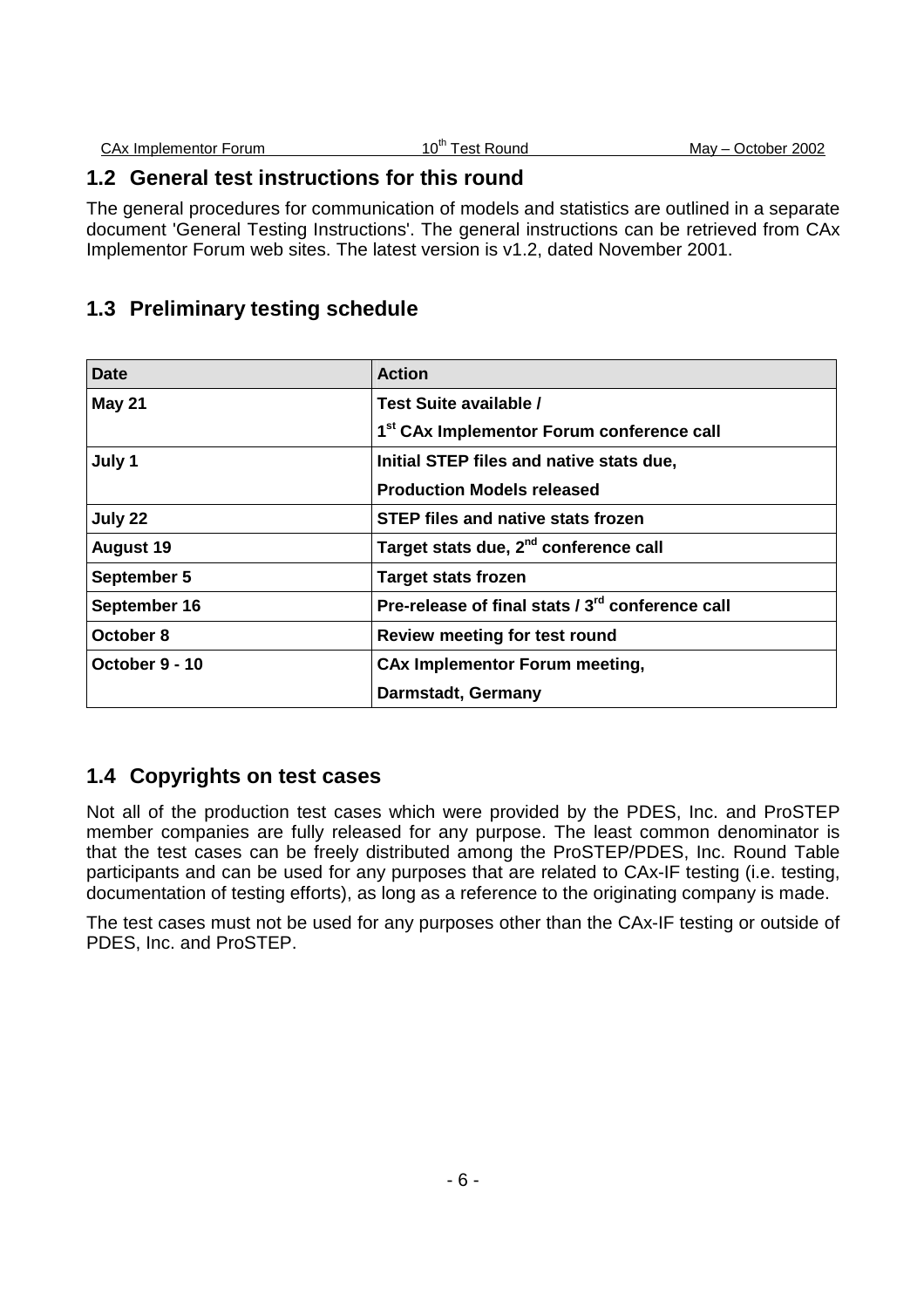# **2.0 Synthetic test case specifications**

## **2.1 Model B2 : Benchmark model 'pump housing'**

### **2.1.1 Motivation**

As a result of the presentation of the results from the ProSTEP Processor Benchmarks, it has been agreed to re-test the latest test model used there in the CAx-IF with the latest processor versions. This is the first round of testing the model from the  $7<sup>th</sup>$  Benchmark.

**Note:** Those vendors who like to re-test the 'classic' validation properties functionality as tested in the previous rounds may do this informally (i.e. no stats reported) with this model.

### **2.1.2 Approach**

No new capability involved.

#### **2.1.3 Testing Instructions**

All vendors testing this model are encouraged to export the file in **AP214-IS** format. Due to the minor changes in AP214 CC2 and the successful test in Round9J, AP214-DIS should only be used if the IS version is not yet supported.

#### **2.1.3.1 Construction of the benchmark model**



Figure 1: Shape of the B2 model (pump housing)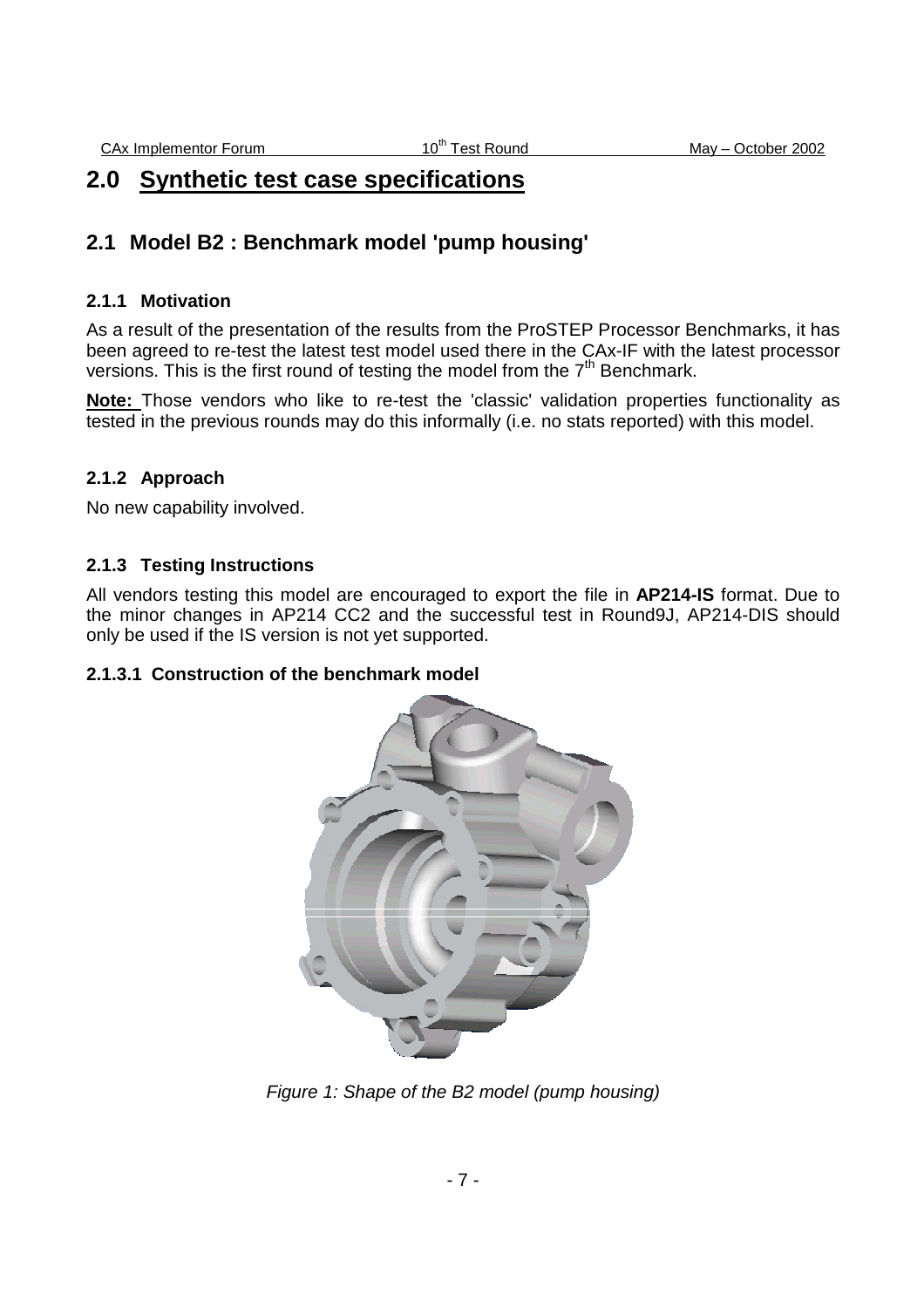| $10^{th}$ $-$<br>October 2002<br>Mav –<br>CAx Implementor Forum<br>l est Round |
|--------------------------------------------------------------------------------|
|--------------------------------------------------------------------------------|

Those vendors who participated in the ProSTEP benchmark should re-use the pump housing model which has been constructed for that purpose. The modeling instructions may be found in the secure area of the CAx-IF web sites, http://www.cax-if.org/secure/ and http://www.caxif.de/secure/, under 'Information on Round9J of Testing'.

### **2.1.3.2 Statistics**

With each STEP file submitted for the b2 model, vendors must include a text file with the stats in comma-delimited form (.CSV):

| model          | b2                                                           |
|----------------|--------------------------------------------------------------|
| system_n       | Native system code                                           |
| system_t       | Target system code (for native stats use 'stp' for system_t) |
| lunit          | <b>Units</b>                                                 |
| volume         | Total volume of all solids                                   |
| larea          | Total surface area                                           |
| cx, cy, cz     | Centroid of all solids                                       |
| date           | Date submitted                                               |
| <b>lissues</b> | Short description of issues                                  |

## **2.2 Joint test case with PDM-IF**

### **2.2.1 Motivation**

This test case is an extension of the well-known AS1 or S1 model, which has been tested several times before, and it aims for CAD/PDM-TDM interaction. A major usage of external references is the splitting of product data describing assemblies into multiple files representing individual parts. The focus of the actual implementation is to deal with external representations. In the scope of this round of testing, the external representation shall be defined via STEP files.

The test case models a situation where the assembly structures are contained in one file, and the individual parts in a single file each. The file containing the assembly references the model contained in the part file.

In **Round10J**, the PDM Implementor Forum will submit files which include managed documents. The CAX-IF vendors are asked to import these files, then export them again **('roundtrip')** and send them back to the PDM-IF in order to see which information was maintained and which was lost. The geometry (leaf node) files may not be included.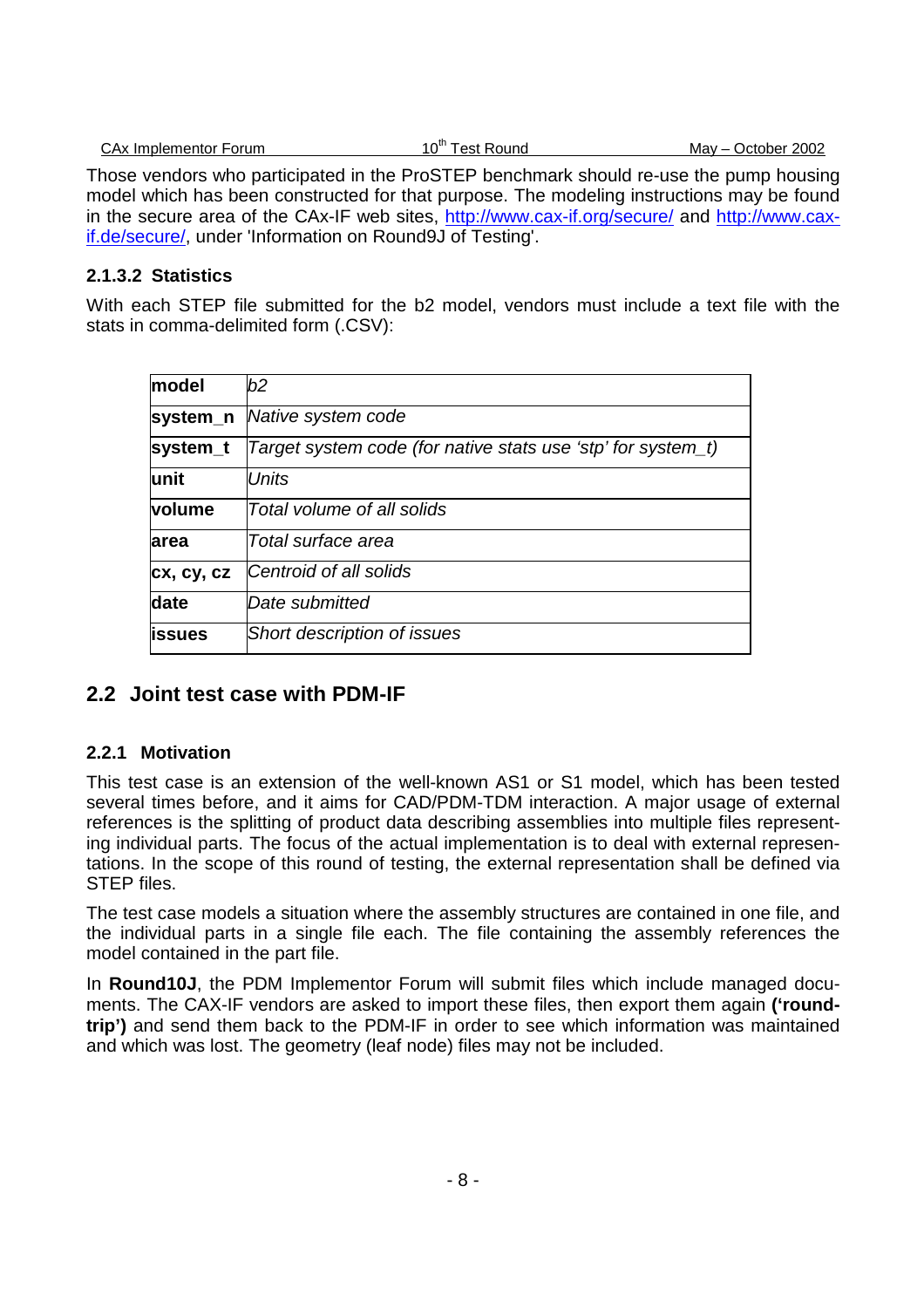#### **2.2.2 Approach**

See the approach described in the PDM Schema Usage Guide, available on the PDM-IF web-site (http://www.pdm-if.org/pdm\_schema/). Recommended Practices for External References with annotated, relevant sections of the Usage is available on the CAx-IF site (http://www.cax-if.org/joint\_testing\_info.html and http://www.cax-if.de/joint\_testing\_info.html), and the Joint Test Case "TC\_DocMan" which has been defined in Round 8J.

### **2.2.3 Testing Instructions**

Please note that system vendors that do not support the external reference mechanism should not import STEP files from this test case.

#### **2.2.3.1 Model construction**

For Round10J, the files will be provided by the PDM vendors, based on the test cases 'TC\_DocMan', defined in Round 8J. All CAx-IF vendors supporting external reference capability should roundtrip those files and submit the results they receive.

#### **2.2.3.2 Statistics**

There are no formal stats like in the other test cases for the joint testing. All participants are asked to collect their findings for discussion at the joint meeting in October. Also, any input to heike.halkenhaeusser@prostep.com or pascalhuau@goset.asso.fr is appreciated.

### **2.3 Joint test case with AP210 (EMT) Group**

#### **2.3.1 Motivation**

Basis for this common test case is the illustration of a business case, where the shape information of a circuit board should be extracted from an AP210 file and then be converted to an AP203 or AP214 detail/part or assembly, in order to use it for a build-in-test, i.e. checking for collisions when putting the circuit board into its casing, of which the geometry information is available as a STEP solid.

#### **2.3.2 Approach and testing instructions**

The AP210 file(s) should be imported and the geometry information should then be excerpted. A test case description will be given by the AP210 group.

#### **2.3.3 Statistics**

With each STEP file processed for the AP209 model, vendors must include a text file with the stats in comma-delimited form (.CSV):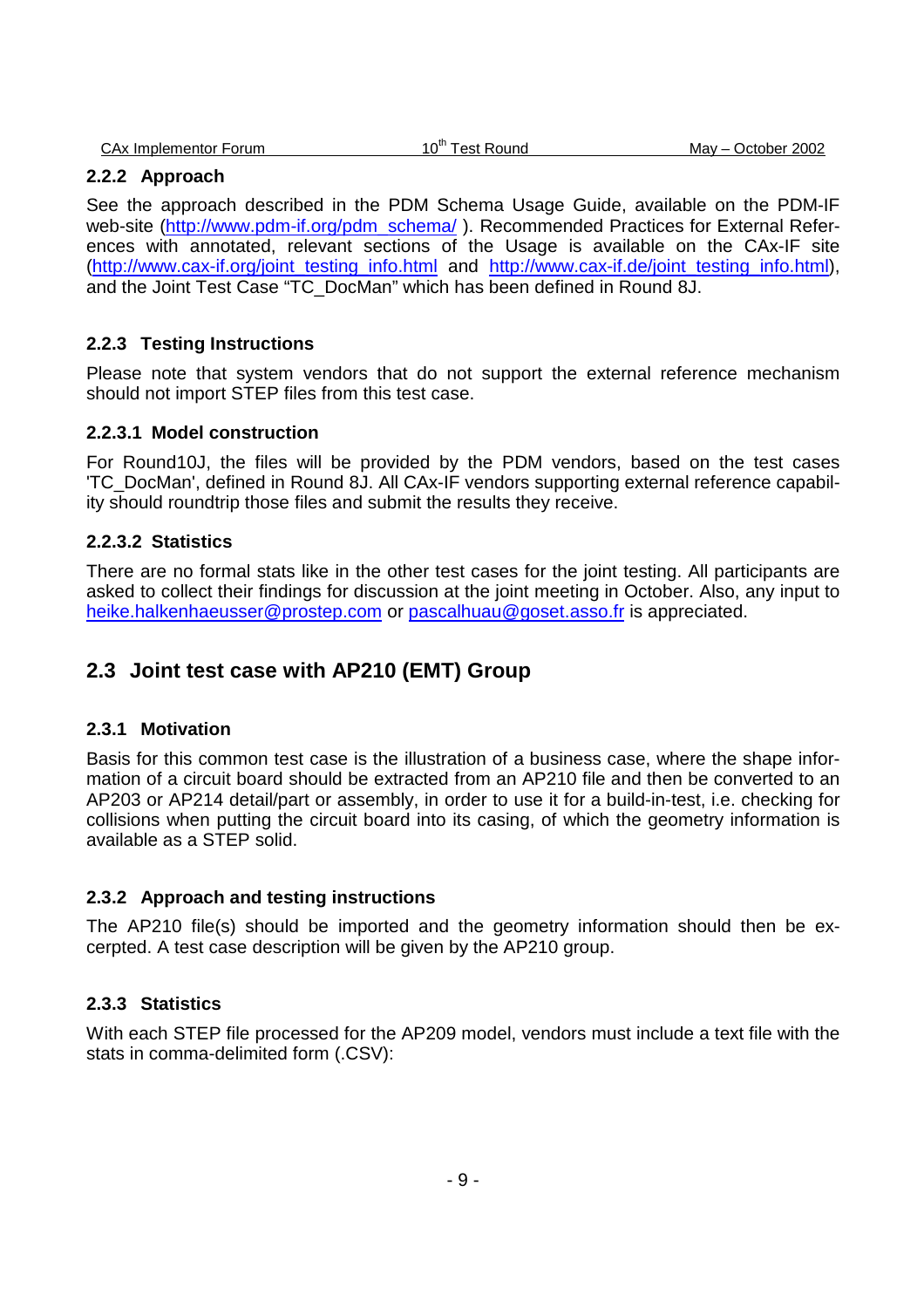| <b>CAx Implementor Forum</b> | 10 <sup>th</sup> Test Round                                  | May - October 2002 |
|------------------------------|--------------------------------------------------------------|--------------------|
| model                        | ap210                                                        |                    |
| system_n                     | Native system code                                           |                    |
| system_t                     | Target system code (for native stats use 'stp' for system_t) |                    |
| unit                         | <b>Units</b>                                                 |                    |
| volume                       | Total volume of all solids                                   |                    |
| area                         | Total surface area                                           |                    |
| cx, cy, cz                   | Centroid of all solids                                       |                    |
| date                         | Date submitted                                               |                    |
| issues                       | Short description of issues                                  |                    |
|                              |                                                              |                    |

In order to help the discussion of the results with the EMT group, it may be helpful to prepare a more detailed (textual) description of the issues found, which may be sent to out via email before the meeting.

## **2.4 Joint Test case with AP209 (EA) Group**

### **2.4.1 Motivation**

Since the number of APs used in every day data exchange is constantly increasing, the subject of AP interoperability is of growing interest. The focus of this test is on extracting the geometry (design shape) from a 209 file and converting it to an AP203 or AP214 detail/part or assembly.

### **2.4.2 Approach and testing instructions**

AP209 file(s) should be imported, and the geometry information should then be excerpted. Of special interest is the interpretation of the product structure (design shape vs. analysis shape) as discussed during the Round9J review meeting. Only the design shape should be extracted.

### **2.4.3 Statistics**

With each STEP file processed for the AP209 model, vendors must include a text file with the stats in comma-delimited form (.CSV):

| model | ap209                                                                   |
|-------|-------------------------------------------------------------------------|
|       | system_n  Native system code                                            |
|       | system_t   Target system code (for native stats use 'stp' for system_t) |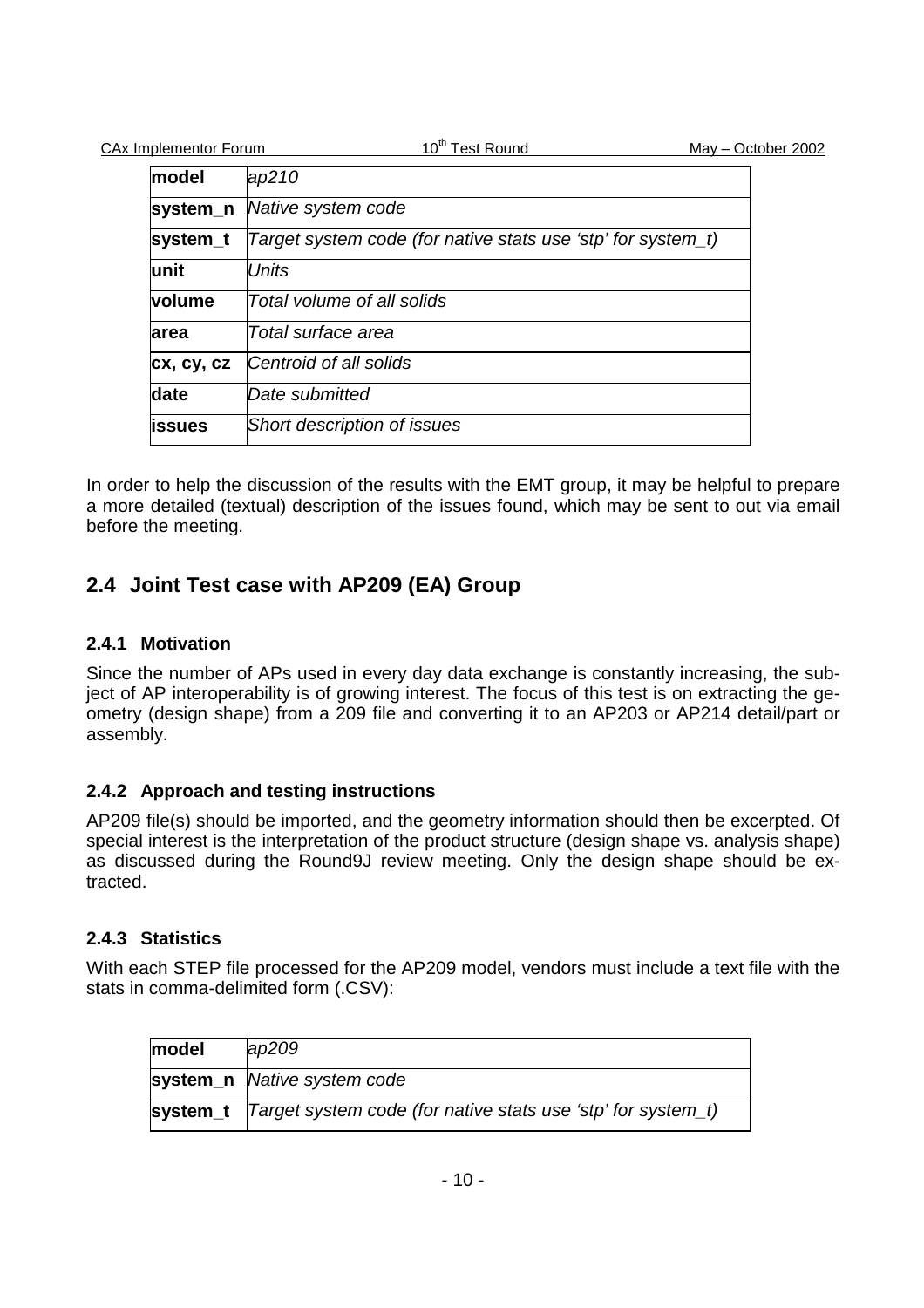| CAx Implementor Forum | 10 <sup>th</sup> Test Round | May - October 2002 |
|-----------------------|-----------------------------|--------------------|
| lunit                 | <b>Units</b>                |                    |
| <b>volume</b>         | Total volume of all solids  |                    |
| area                  | Total surface area          |                    |
| cx, cy, cz            | Centroid of all solids      |                    |
| date                  | Date submitted              |                    |
| <b>lissues</b>        | Short description of issues |                    |

In order to help the discussion of the results with the EMT group, it may be helpful to prepare a more detailed (textual) description of the issues found, which may be sent to out via email before the meeting.

## **2.5 Solid Model Construction History**

### **2.5.1 Motivation**

Solid Model Construction History has been identified as a major field of interest in future test activities of the CAx-IF. Several aerospace, computer, and automotive companies have identified requirements to exchange solid model construction history using STEP to enable design modification in the receiving system while maintaining parametric relationships. That capability is discussed in this Implementor's Guide for Solid Model Construction History. This version includes procedural or history-based modelling constructs and operations, which can be used to extend capabilities of existing APs.

Since implementations in that field still are on a pilot level with only few vendors participating and a limited scope, it has been agreed the Construction History is not yet to be run as a fullblown CAx-IF test case. However, any vendor interested in that field is greatly welcome and encouraged to join the activities in that direction.

## **2.5.2 Approach**

See the approach described in the 'Implementor's Guide for Solid Model Construction History', available on the CAx-IF sites (http://www.cax-if.org/joint testing info.html and http://www.cax-if.de/joint testing info.html), as well as the EXPRESS schema an the Part21 file example, also available from the above mentioned location. Any questions about testing this functionality should be directed to Dr. Bill Anderson (anderson@aticorp.org).

## **2.5.3 Testing Instructions**

All information on construction of the model and implementation of the construction history functionality may be found in the Implementor's Guide mentioned above.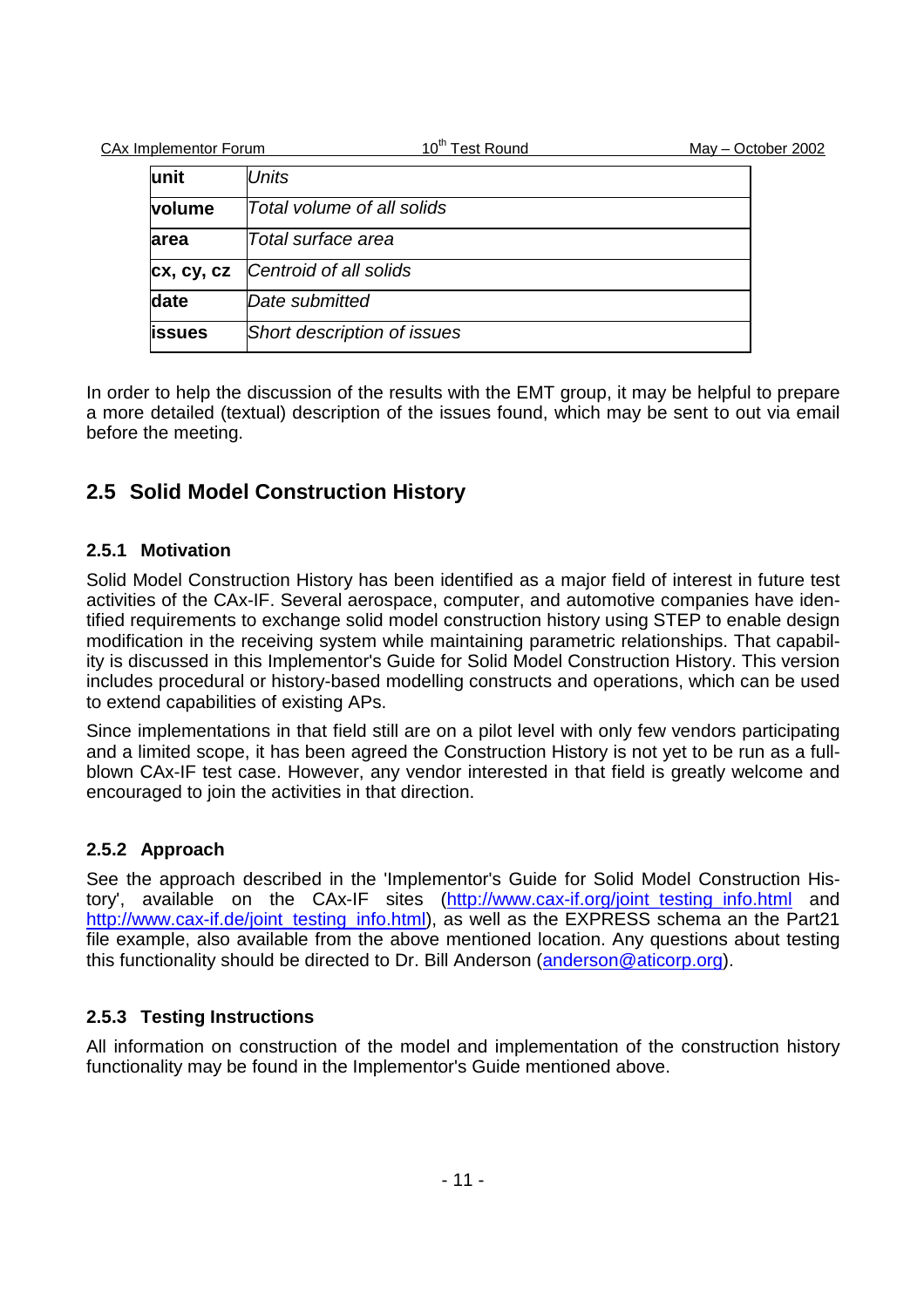#### **2.5.4 Statistics**

With each STEP file processed for the CH1 model, vendors must include a text file with the stats in comma-delimited form (.CSV):

| model      | ch1                                                                                                      |
|------------|----------------------------------------------------------------------------------------------------------|
| system n   | Native system code                                                                                       |
| system_t   | Target system code (for native stats use 'stp' for system_t)                                             |
| lunit      | Units                                                                                                    |
| volume     | Total volume of all solids                                                                               |
| area       | Total surface area                                                                                       |
| cx, cy, cz | Centroid of all solids                                                                                   |
| conhist    | 'all' / 'partial' / 'none' of the construction history information<br>has been successfully transferred. |
| date       | Date submitted                                                                                           |
| issues     | Short description of issues                                                                              |

# **3.0 Production models: PM8**

## **3.1 Motivation**

In an attempt to test the STEP processors on real world models, the CAx Implementor Forum will be testing production parts in this round and future rounds of CAx-IF testing. These production models are characteristic for components and assemblies that are encountered in the aerospace and automotive industries. PDES, Inc. and ProSTEP member companies and vendors have supplied these models.

## **3.2 Approach**

STEP files provided by member companies and vendors have been analysed for quality of (solid and/or surface) geometry as well as syntax and structure. The model quality issues (if any) have been documented in a README file which accompanies the STEP files. In this round of testing production models, simple comparison of mass property data (volume, surface area, Centroid) will be used as a basis for validating success/failure of the exchange.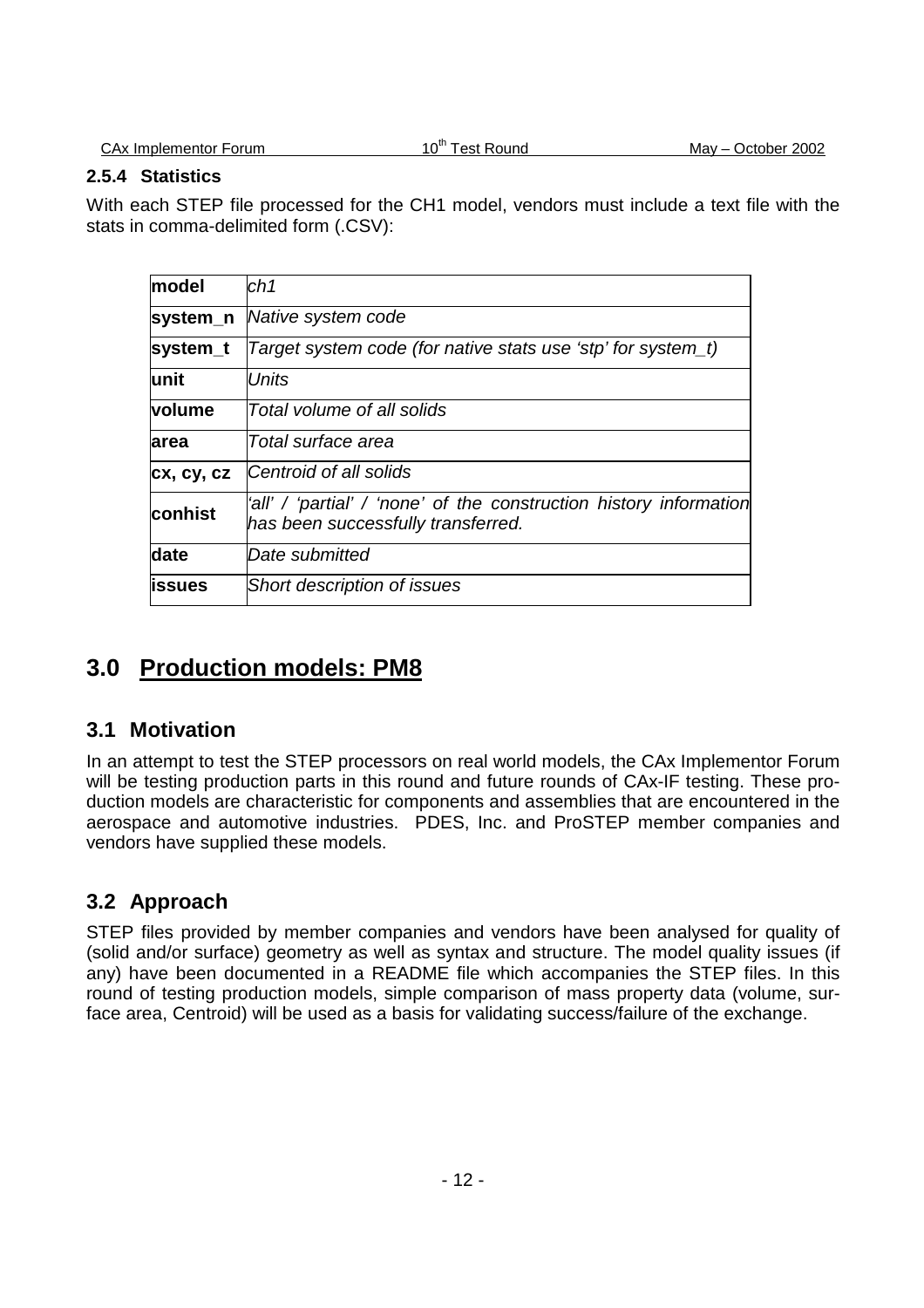## **3.3 Testing Instructions**

### **3.3.1 Models being tested**

In this round of testing, the following production models are being tested. The table below contains information on the models. An archive  $\langle$ r10i pm8.zip> /  $\langle$ r10i pm8.tar.gz> containing the STEP files is available from the member area of the CAx-IF web sites.

| <b>Model name</b>    | <b>Originating system</b> | <b>File schema   Comments</b> |                               |
|----------------------|---------------------------|-------------------------------|-------------------------------|
| Ed's Activity Tray   | I-DEAS (id)               | $214 - IS$                    | Model from R9J, new STEP file |
| Mold Tooling         | CATIA V5 (ct)             | 214-DIS                       | New model                     |
| Multi Tool           | Mechanical Desktop (ac)   | 214-DIS                       | New model                     |
| Single Stroke Engine | Inventor (in)             | $214 - IS$                    | New model                     |
| <b>Turbine Blade</b> | Unigraphics (ug)          | 214-DIS                       | Model from R9J, new STEP file |

The file names in the archive are as usual 'pm8-(system code)-214.stp'.

#### **3.3.2 Statistics**

As discussed briefly in the previous section (Section 3.2, Approach), the statistics that will be associated with each production model are aimed at determining if the production models are exchanged "successfully". As in past testing, change in volume, surface area, and centroid will be used as a basis for determining "pass/fail". For each production model, a set of native statistics have been collected from the respective system vendors.

For each STEP file (production model) being tested, vendors must send in target statistics in comma-delimited form (.csv): The naming convention for target stats is explained in the 'General Testing Instructions' document available on the CAx-IF sites, under the 'Joint Testing Information' link off the CAx-IF home page.

| model    | pm8                                                                                                    |
|----------|--------------------------------------------------------------------------------------------------------|
| system_n | Native system code (use the native system code for each<br>model listed in the table in Section 3.3.1) |
| system_t | Target system                                                                                          |
| lunit    | <b>Units</b>                                                                                           |
| volume   | Total volume                                                                                           |
| larea    | Total surface area                                                                                     |
| cx cy cz | Centroid                                                                                               |